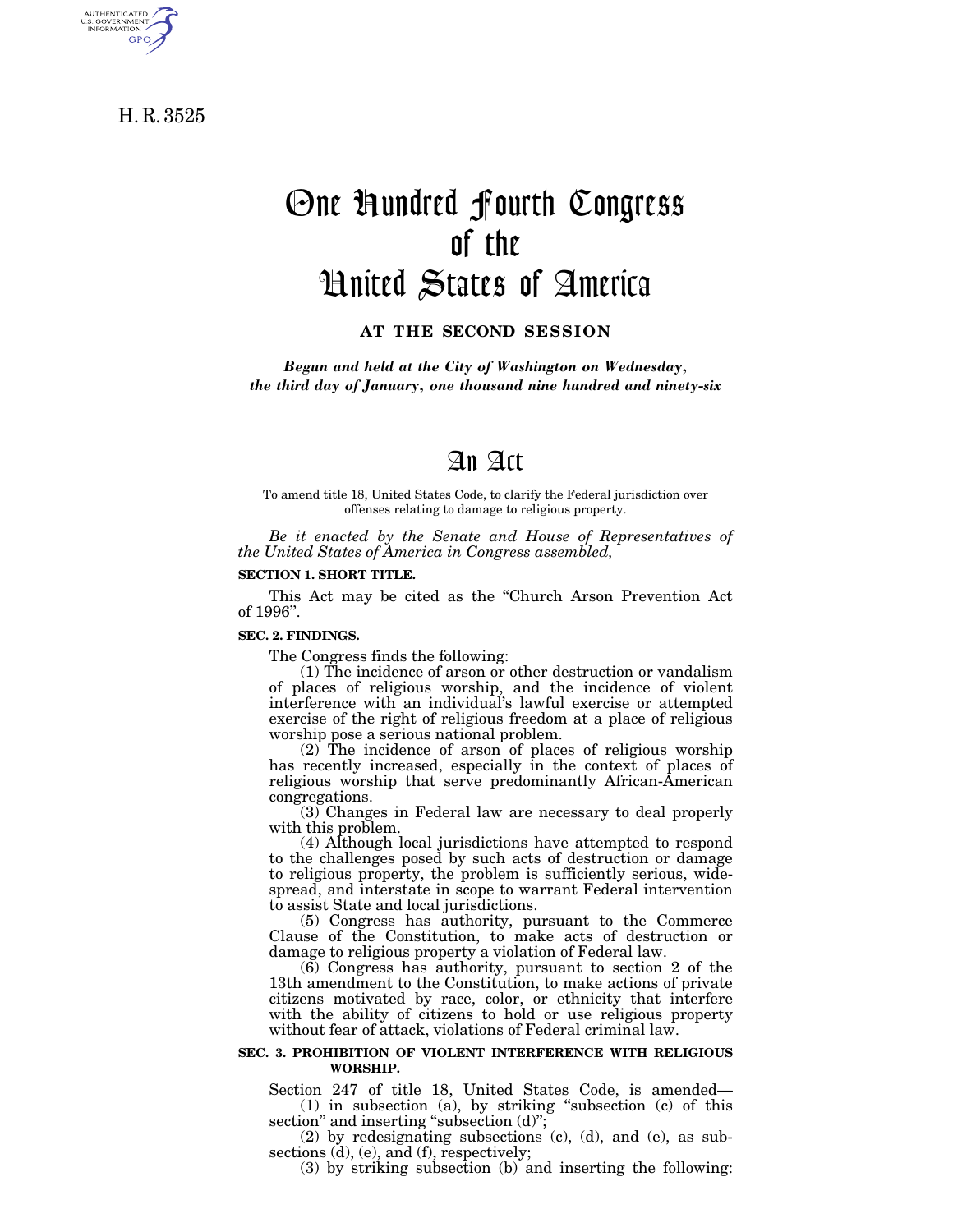#### H. R. 3525—2

''(b) The circumstances referred to in subsection (a) are that the offense is in or affects interstate or foreign commerce.

''(c) Whoever intentionally defaces, damages, or destroys any religious real property because of the race, color, or ethnic characteristics of any individual associated with that religious property, or attempts to do so, shall be punished as provided in subsection  $(d).$ ";

(4) in subsection (d), as redesignated—

 $(A)$  in paragraph  $(2)$ —

(i) by inserting ''to any person, including any public safety officer performing duties as a direct or proximate result of conduct prohibited by this section," after "bodily injury''; and

 $(iii)$  by striking "ten years" and inserting "20 years"; (B) by redesignating paragraphs (2) and (3) as paragraphs (3) and (4), respectively;

(C) by inserting after paragraph (1) the following:

"(2) if bodily injury results to any person, including any public safety officer performing duties as a direct or proximate result of conduct prohibited by this section, and the violation is by means of fire or an explosive, a fine under this title or imprisonment for not more that 40 years, or both;'';

(5) in subsection (f), as redesignated—

(A) by striking ''religious property'' and inserting ''religious real property'' both places it appears; and

(B) by inserting '', including fixtures or religious objects contained within a place of religious worship'' before the period; and

 $(6)$  by adding at the end the following new subsection: "(g) No person shall be prosecuted, tried, or punished for any noncapital offense under this section unless the indictment is found or the information is instituted not later than 7 years after the date on which the offense was committed."

#### **SEC. 4. LOAN GUARANTEE RECOVERY FUND.**

(a) IN GENERAL.— (1) IN GENERAL.—Using amounts described in paragraph (2), the Secretary of Housing and Urban Development (referred to as the ''Secretary'') shall make guaranteed loans to financial institutions in connection with loans made by such institutions to assist organizations described in section  $501(c)(3)$  of the Internal Revenue Code of 1986 that have been damaged as a result of acts of arson or terrorism in accordance with such procedures as the Secretary shall establish by regulation.

(2) USE OF CREDIT SUBSIDY.—Notwithstanding any other provision of law, for the cost of loan guarantees under this section, the Secretary may use not more than \$5,000,000 of the amounts made available for fiscal year 1996 for the credit subsidy provided under the General Insurance Fund and the Special Risk Insurance Fund.

(b) TREATMENT OF COSTS.—The costs of guaranteed loans under this section, including the cost of modifying loans, shall be as defined in section 502 of the Congressional Budget Act of 1974.

(c) LIMIT ON LOAN PRINCIPAL.—Funds made available under this section shall be available to subsidize total loan principal, any part of which is to be guaranteed, not to exceed  $$10,000,000$ .

(d) TERMS AND CONDITIONS.—The Secretary shall—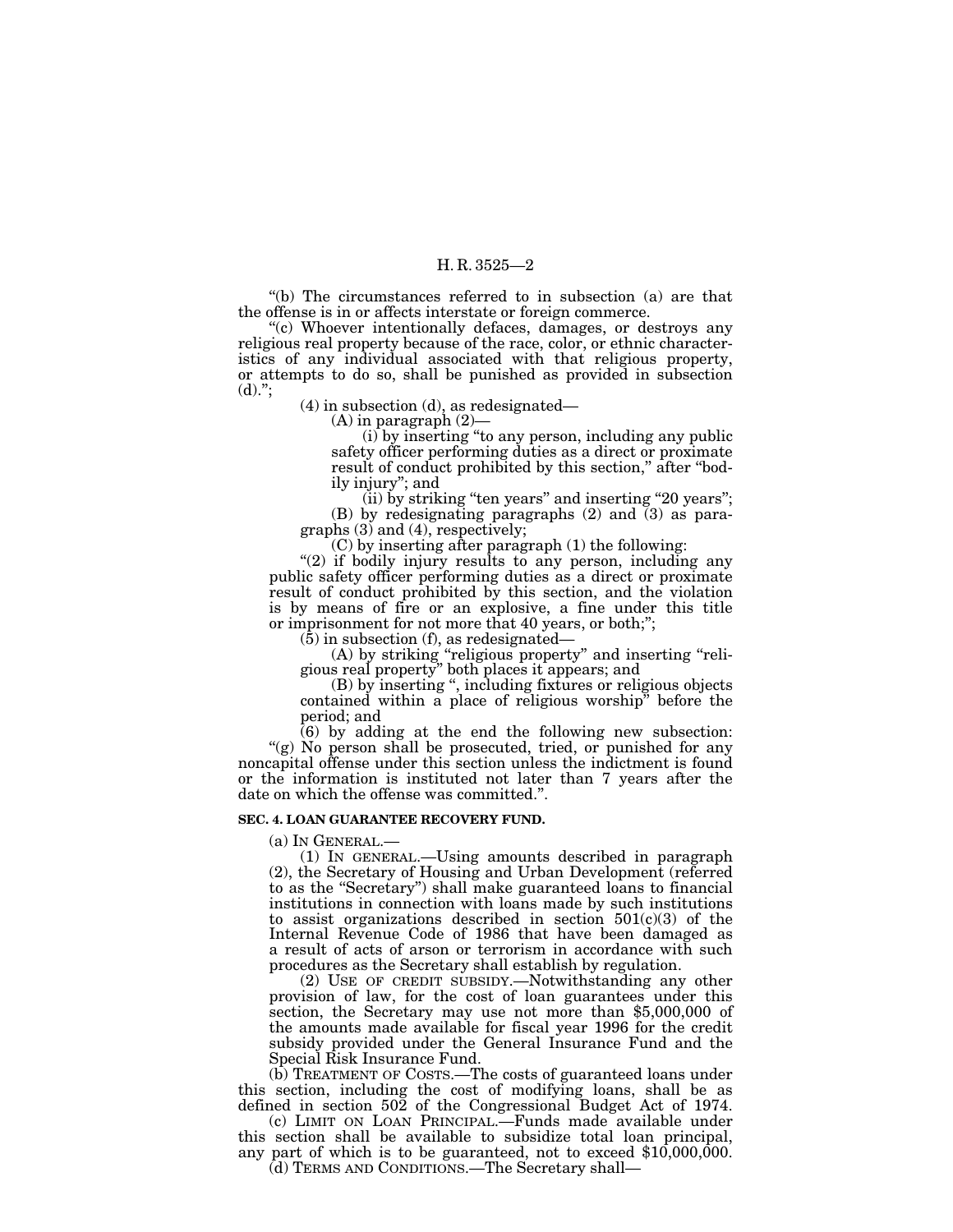#### H. R. 3525—3

(1) establish such terms and conditions as the Secretary considers to be appropriate to provide loan guarantees under this section, consistent with section 503 of the Credit Reform Act; and

(2) include in the terms and conditions a requirement that the decision to provide a loan guarantee to a financial institution and the amount of the guarantee does not in any way depend on the purpose, function, or identity of the organization to which the financial institution has made, or intends to make, a loan.

#### **SEC. 5. COMPENSATION OF VICTIMS; REQUIREMENT OF INCLUSION IN LIST OF CRIMES ELIGIBLE FOR COMPENSATION.**

Section 1403(d)(3) of the Victims of Crime Act of 1984 (42 U.S.C.  $10602(d)(3)$  is amended by inserting "crimes, whose victims suffer death or personal injury, that are described in section 247 of title 18, United States Code,'' after ''includes''.

#### **SEC. 6. AUTHORIZATION FOR ADDITIONAL PERSONNEL TO ASSIST STATE AND LOCAL LAW ENFORCEMENT.**

There are authorized to be appropriated to the Department of the Treasury and the Department of Justice, including the Community Relations Service, in fiscal years 1996 and 1997 such sums as are necessary to increase the number of personnel, investigators, and technical support personnel to investigate, prevent, and respond to potential violations of sections 247 and 844 of title 18, United States Code.

### **SEC. 7. REAUTHORIZATION OF HATE CRIMES STATISTICS ACT.**

The first section of the Hate Crimes Statistics Act (28 U.S.C. 534 note) is amended—

(1) in subsection (b), by striking ''for the calendar year 1990 and each of the succeeding 4 calendar years'' and inserting ''for each calendar year''; and

 $(2)$  in subsection  $(c)$ , by striking "1994" and inserting ''2002''.